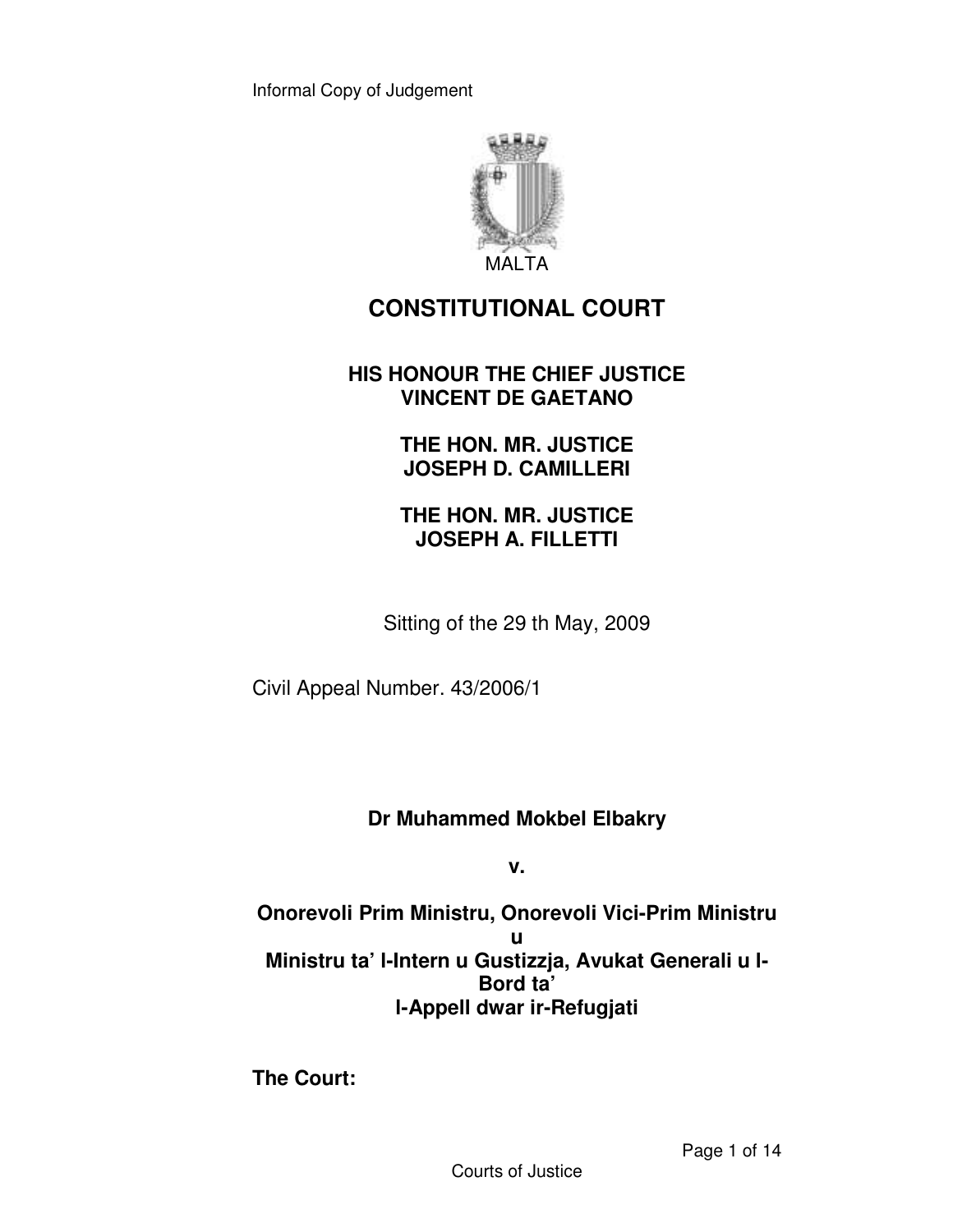**1.** This is a decision pursuant to an appeal entered by Dr Elbakry from a judgment of the First Hall of the Civil Court (in its constitutional and "conventional" jurisdiction) delivered on the 6 December 2007 whereby that Court had, after allowing a number of preliminary pleas raised by respondents, dismissed applicant's claims, with costs.

**2.** It must be stated at the very outset that appellant's application before the First Hall of the Civil Court is not drawn up in the clearest of terms; indeed, in its judgment of the 6 December 2007 the court of first instance, in identifying and spelling out his specific grounds of complaint, had to premise the appropriate paragraph with the words "in so far as they can be ascertained from his application". Moreover, this judgment, like the judgment of the first court, is being delivered in the English language after the parties had agreed that proceedings be continued in that language (see the minutes of the sitting of the 12 October 2006, fol. 210).

**3.** In the said application (which was drawn up in the Maltese language) before the court of first instance, appellant stated that after coming to Malta from Egypt in January 2005 he had applied for refugee status – in effect for asylum<sup>1</sup> – which application was dismissed by the Refugee Commissioner and also, upon appeal, by the Refugee Appeals Board. He then states that he is prepared to show that he had suffered discrimination and violation of his fundamental rights at the hands of the "totalitarian regime of Egypt", including violation of his right not to be subjected to inhuman and degrading treatment or torture, his right not to be discriminated against, and his right to freedom of expression. He further states that the denial of refugee status is unreasonable, without foundation at law and exposes his life to clear danger. Applicant Elbakry goes on to state that certain provisions of the Refugees Act, Chapter 420, to wit articles 5, 6 and 7(6)(9) (dealing with the composition, appointment and removal of the members of the Board,

 $\frac{1}{1}$ 

See articles 8 and 23 of the Refugees Act, Cap. 420.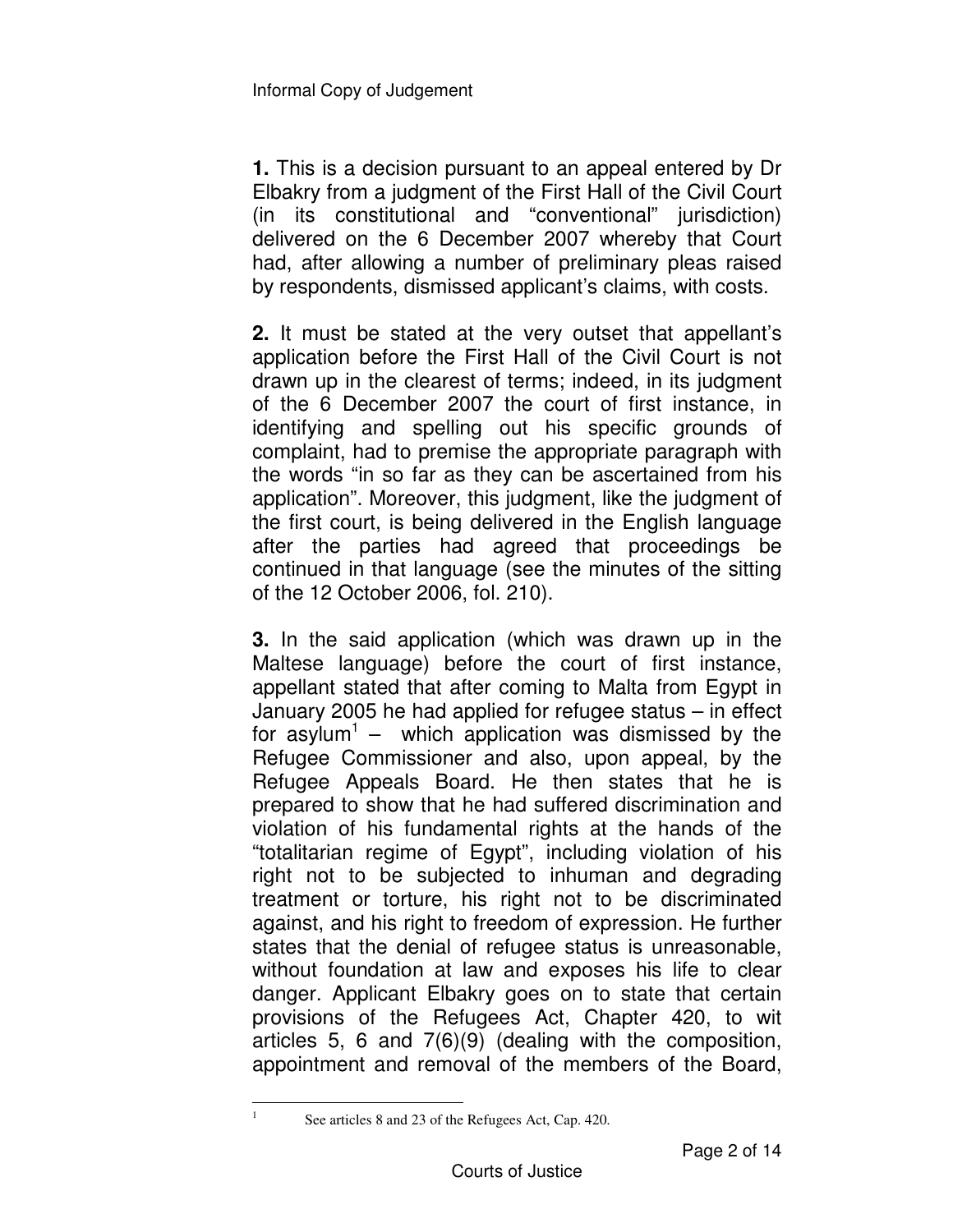and with certain aspects of the procedure before the same board<sup>2</sup>) violate his right to a fair hearing as protected by Article 39(3) of the Constitution and 6(1) of the European Convention. He further contends that in his particular case there was a further violation of his right to a fair hearing in view of the fact that the Appeals Board failed to understand or appreciate the proper definition of "torture", "cruel treatment" and "serious risk of persecution". Finally he also states that the said Board failed to consider that the way that the Egyptian authorities acted towards him amounted to a violation of his right to freedom of expression as protected by Article 10 of the European Convention, so that by denying him refugee status the Appeals Board was sanctioning the violation of this fundamental right. Having premised all this, applicant requested the First Hall of the Civil Court to give him "dawk ir-rimedji kollha xierqa u opportuni ai termini talartikoli 39(3) tal-Kostituzzjoni ta' Malta u artikolu 6(1) [FAIR TRIAL] ta' l-Ewwel Protokol tal-Konvenzjoni Ewropeja<sup>3</sup> kif ukoll artikolu 41(1) tal-Kostituzzjoni u lartikolu 10 [FREEDOM OF EXPRESSION] ta' l-Ewwel Protokol tal-Konvenzjoni Ewropeja, u b'hekk tiddeciedi billi taghtih ir-rimedji li jidhrilha xierqa u opportuni skond il-ligi". It will be noticed that, contrary to what is provided in the Rules of Court, even as then in force, applicant did not specify the redress sought. A considerable amount of documents (see fol. 10 to 197), mainly computer downloads, were appended to the said application.

**4.** In their joint reply, filed on the 1 September 2006, respondents pleaded, by way of preliminary pleas: (**1**) that the Prime Minister was not the proper defendant because he does not answer for the Refugee Appeals Board; (**2**) that the said Board is also not a proper defendant because it is an adjudicating authority and cannot be sued in judicial proceedings; (**3**) that in so far as the present proceedings are intended as an appeal from a decision of

 $\frac{1}{2}$  Sub-article (9) of Article 7 deals with the limitation of the right of appeal, without prejudice to the right of constitutional redress. In the application as filed before the first court applicant does not actually spell out how this sub-article infringes the right to a fair hearing. 3

Presumably – and this was, in fact, what the First Hall understood this reference to be – applicant here is referring to the First Schedule to Chapter 319.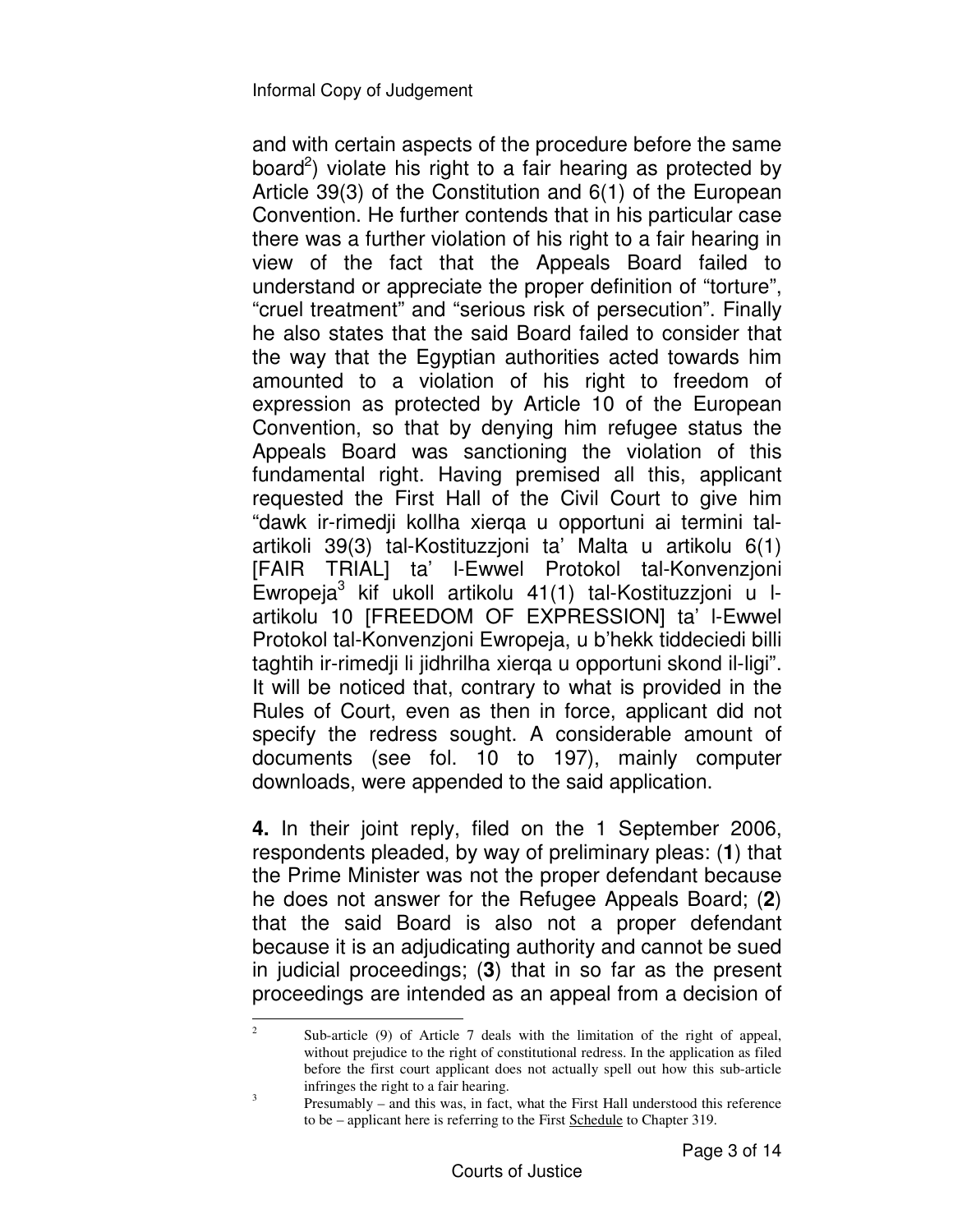the Refugee Appeals Board, and as a request for the court to reconsider the merits of the decision of that Board, the present action lacks a legal basis because the Refugees Act does not allow any such appeal, and therefore recourse to constitutional proceedings to achieve the same aim – namely, to appeal from a decision of the Board – amounts to an abuse of the judicial process; (**4**) that in so far as applicant is alleging that articles 5 and 6 of Cap. 420 violate the fundamental right to a fair hearing, without making that allegation within the context of facts which affect him personally, his action lacks the elements of juridical interest required by article 46(1) of the Constitution; and (**5**) that the documents filed by applicant which concern the situation in Egypt and which do not concern his case should be removed from the records because they are not relevant to the case in view of the lack of juridical interest in terms of article 46(1) of the Constitution.

**5.** At the sitting of the 16 October 2007, the court of first instance put off the case for judgment to the 6 December 2007 notwithstanding the request by applicant for the court not to proceed to deliver judgment on the preliminary pleas but to deal with the pleas in the final judgment. The minutes of that sitting read as follows: "Applicant requests also that the Court do (*sic!*) not proceed to deliver judgment on the preliminary pleas at this stage but to deal with the said pleas in the final judgment. The Court reserves decision on this issue and puts the case off for the  $6<sup>th</sup>$  of December, 2007 at 9.00am for a decision on the issue whether to deliver judgment on the preliminary pleas and in that case for the judgment itself on those pleas." In fact on the said date  $-6$ December 2007 – the First Hall of the Civil Court decided to deliver judgment on the preliminary pleas and, as already indicated, dismissed applicant's claims. The court reached its decision after making the following observations:

"During the sitting of the 16 October applicant requested that this court do not give judgement on the preliminary pleas at this stage, and to decide on those pleas together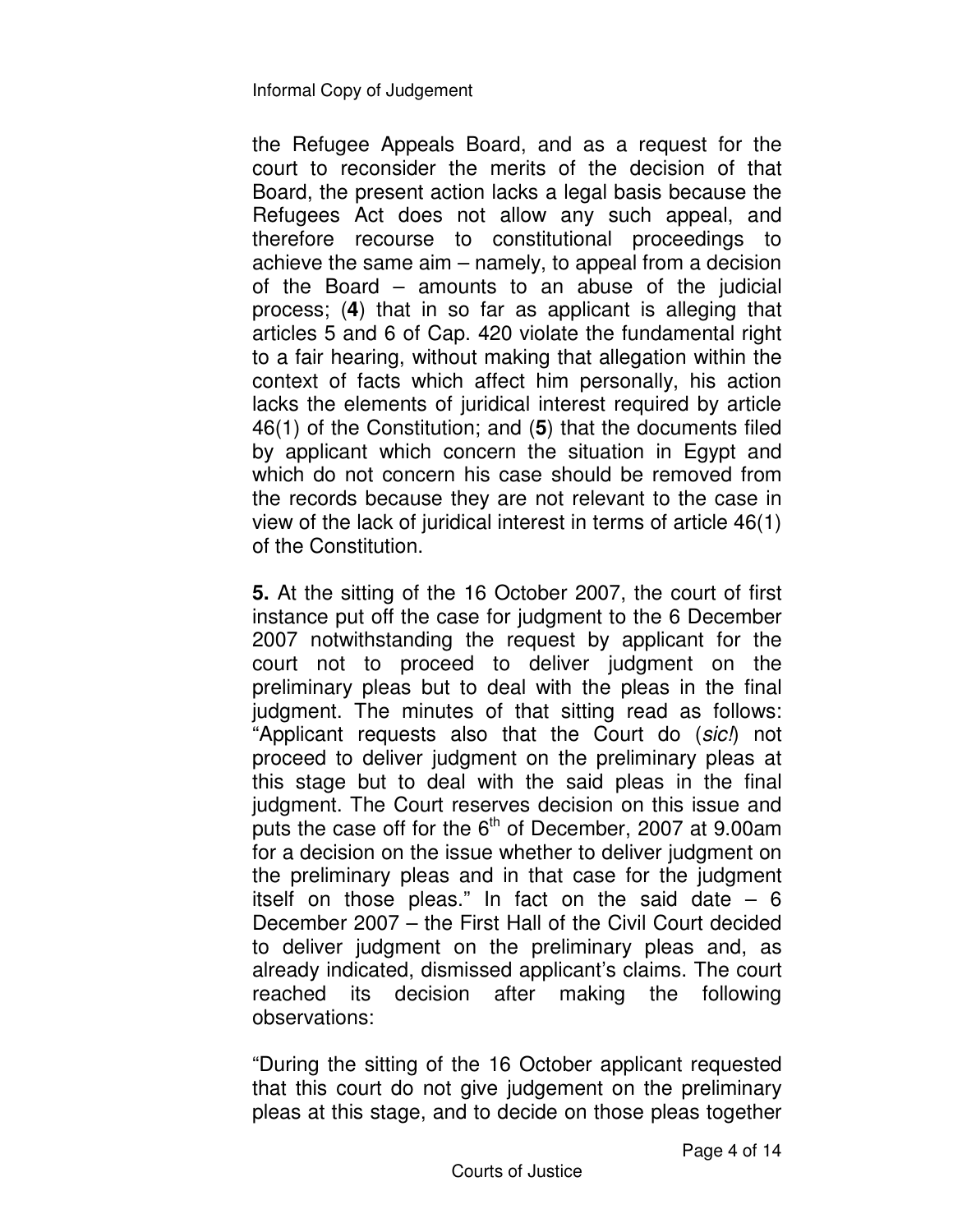with the final judgement on the merits. This court however is of the view that it is expedient to consider these preliminary pleas at this stage because, if these pleas are justified, there would be no point in going into a more detailed consideration of the merits of the case.

## "**1.** *On the plea that the Prime Minister and the Refugee Appeals Board are not proper defendants*

"The defendant in these proceedings is the state, which, in judicial proceedings, is represented by the executive branch. Furthermore, in terms of art. 181B of the Code of Organisation and Civil Procedure, the proper officer to represent the state in proceedings such as the present is the Attorney General. This matter was decided by this court in a judgment delivered on the 15 October 2002 *in re* **Abera Woldu Hiwot** *et versus* **Prof. Henry Frendo** *et nomine*<sup>4</sup> :

""Fil-fehma ta' din il-qorti, il-kawża tallum setgħet issir biss kontra I-Avukat Generali f'isem il-Gvern ta' Malta. Id-dmir illi joħloq l-istrutturi meħtieġa sabiex jitħarsu l-art. 39 tal-Kostituzzjoni ta' Malta u l-art. 6 tal-Konvenzjoni Ewropea dwar id-Drittijiet u l-Libertajiet Fondamentali tal-Bniedem huwa dmir ta' l-istat. Jekk dik l-istruttura mwaqqfa mill-istat tonqos milli twettaq il-ħarsien tal-jeddijiet fondamentali jkun l-istat li jwieāeb għal dak in-nuqqas; it-tribunal innifsu, fl-interess ta' l-indipendenza tiegħu li wkoll hija kwalità meħtieāa għall-ħarsien tal-jeddijiet fondamentali, ma jistax jissejjaħ biex iwieāeb għall-għemil tiegħu.

"Għalhekk kontradittur leāittimu skond id-dispożizzjonijiet ta' l-art. 181B(2) tal-Kodiëi ta' Organizzazzjoni u Pročedura Čivili huwa l-Avukat Generali f'isem il-Gvern ta' Malta … … …"

"It is evident, therefore, that the Prime Minister and Refugee Appeals Board are not proper defendants and should be non-suited.

 $\frac{1}{4}$ 

Constitutional application nº 25/2002.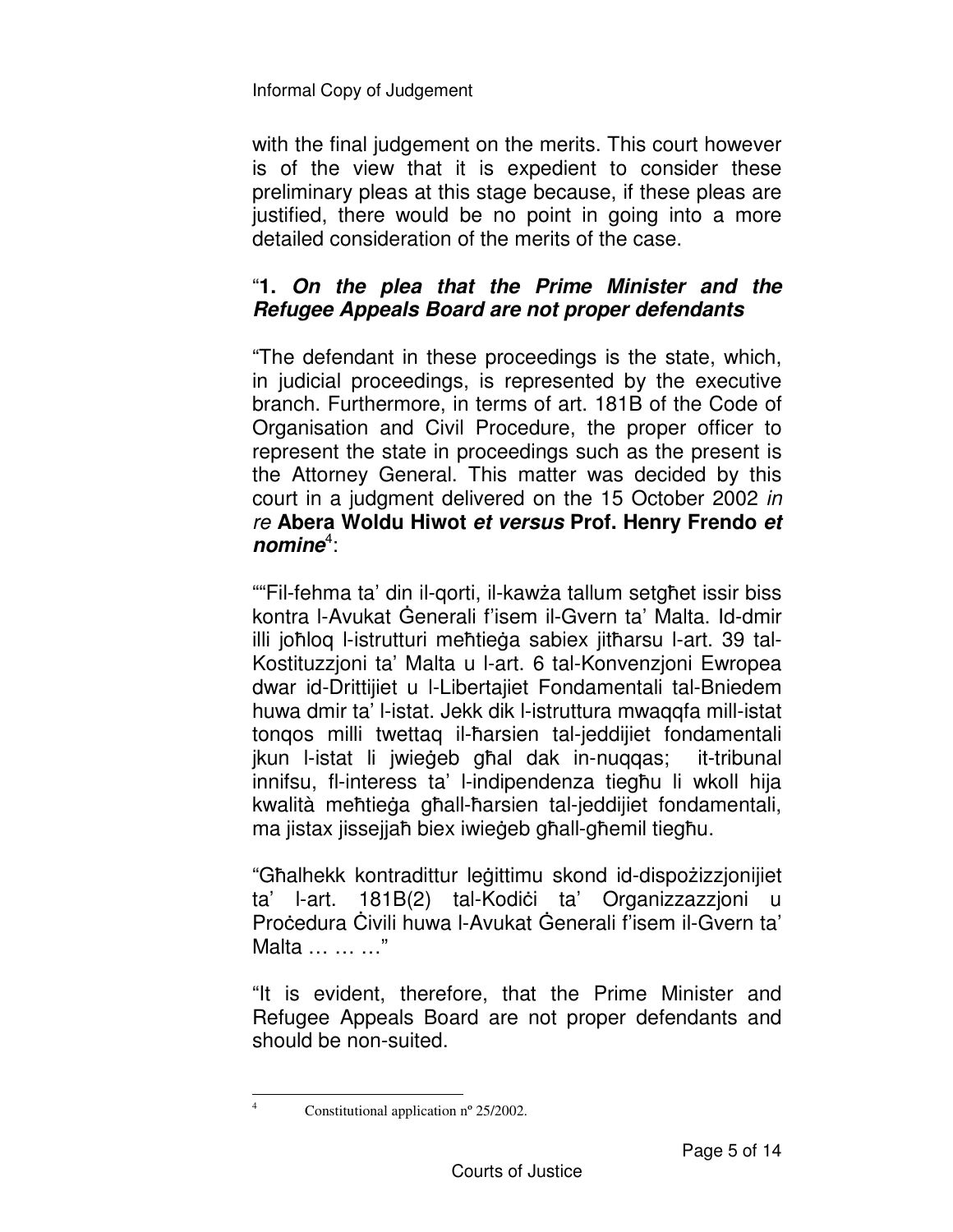#### "**2.** *On the plea that the present proceedings are a disguised appeal from the decision of the Refugee Appeals Board*

"In the view of this court it is evident on the face of the application that, in effect, these present proceedings are an attempt to secure a reconsideration of the decision of the Refugee Appeals Board on the merits.

"Applicant does not agree with the interpretation given by the board of the terms "torture" and "inhuman treatment"; also he does not agree with the conclusions of the board on whether the measures taken by the Egyptian authorities constitute a danger to his life and liberty, and expose him to persecution and discriminatory treatment. However, the board is empowered by law to decide on those matters, and its decision is not subject to appeal, either to this court or to any other authority.

"Therefore, in so far as the application requires this court to reconsider the conclusions of the board on the merits, it is making a request which does not lie within the functions and competence of this court.

"Therefore, the request that this court review the decision of the Refugee Appeals Board on the merits cannot be considered.

"This leaves the question whether art. 7(6), on proceedings *in camera*, and art. 5 and 6 of the Refugees Act, on the method of appointment and removal of members of the Refugee Appeals Board, are in violation of applicant's fundamental rights.

"Although this question does not strictly fall within the ambit of the preliminary pleas, the answer thereto in the view of this court is so obvious, and the allegations made by applicant are so evidently an attempt to grasp at straws, that it should be answered at this stage to avoid unnecessary delays in the proceedings.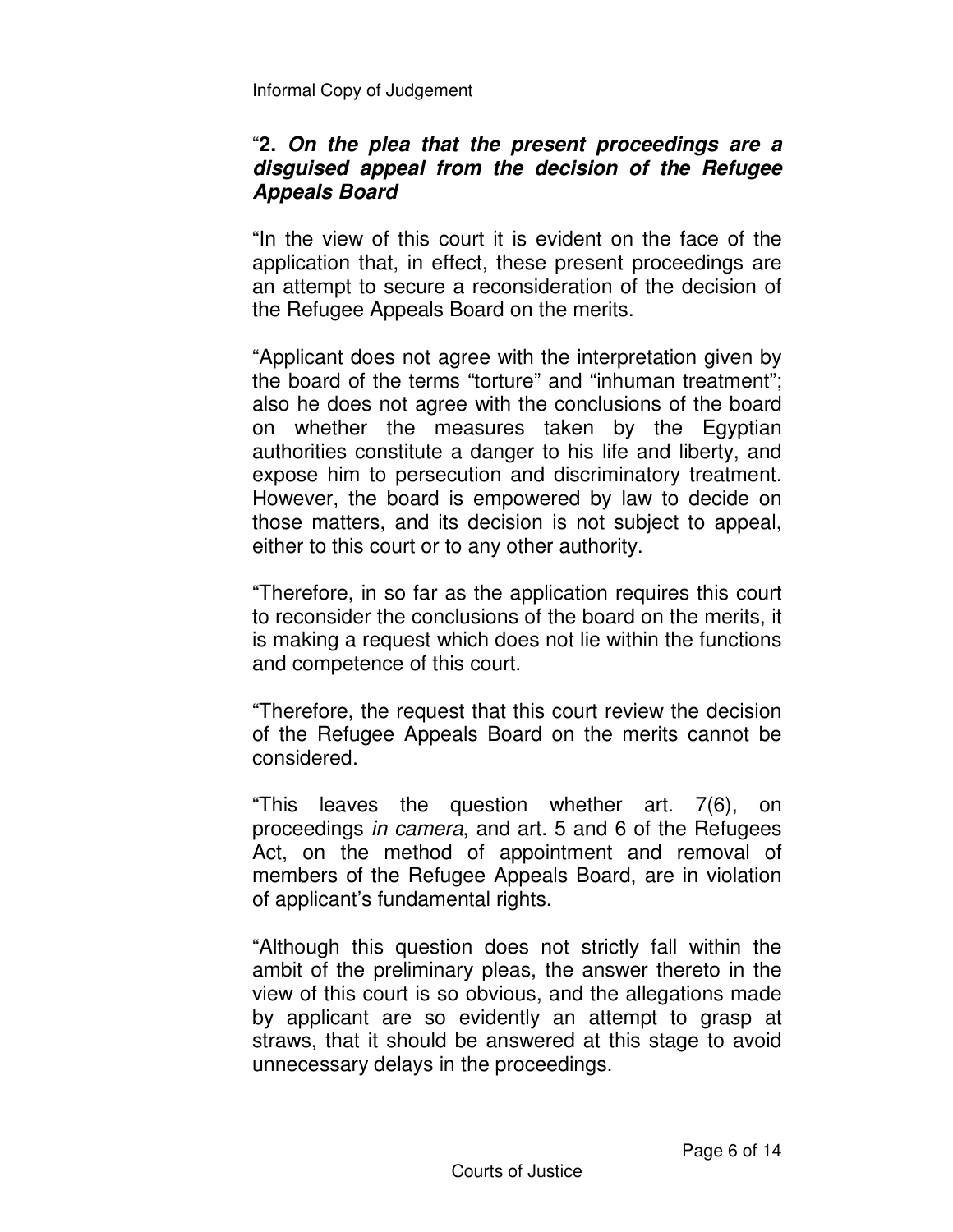"Art. 7(6) clearly says that the sittings before the board are taken *in camera* only "provided all the parties agree thereto". Applicant therefore had a very obvious and very easy remedy under the ordinary law: namely, to withhold his consent.

"Applicant's complaint under this head is very clearly a frivolous one.

"On the matter of the independence and impartiality of the Refugee Appeals Board, it is now settled law that proceedings before the Refugee Appeals Board do not fall within the ambit of the fair hearing provisions of the Constitution and of the Convention. See, on this point, Mamatkulov and another v. Turkey<sup>5</sup>:

""82. The Court reiterates that decisions regarding the entry, stay and deportation of aliens do not concern the determination of an applicant's civil rights or obligations or of a criminal charge against him, within the meaning of Article 6 § 1 of the Convention (see *Maaouia v. France* [GC], no. 39652/98, § 40, ECHR 2000-X; *Penafiel Salgado v. Spain* (dec.), no. 65964/01, 16 April 2002; and *Sardinas Albo v. Italy* (dec.), no. 56271/00, ECHR 2004-I).

"83. Consequently, Article 6 § 1 of the Convention is not applicable in the instant case."

"For the above reasons, none of applicant's complaints can be entertained at this stage. Accordingly, it is no longer necessary to rule on the remaining preliminary pleas.

"The court therefore declares respondents the Honourable Prime Minister and the Refugee Appeals Board nonsuited and dismisses applicant's claims.

"All judicial costs are to be paid by applicant."

5

E.C.H.R. 15 December 2004, App. 46827/99 u 46951/99. See also **Abera Woldu Hiwot** *et versus* **Prof. Henry Frendo** *et nomine*, Civil Court, First Hall, 18 November 2004, constitutional application nº 25/2002.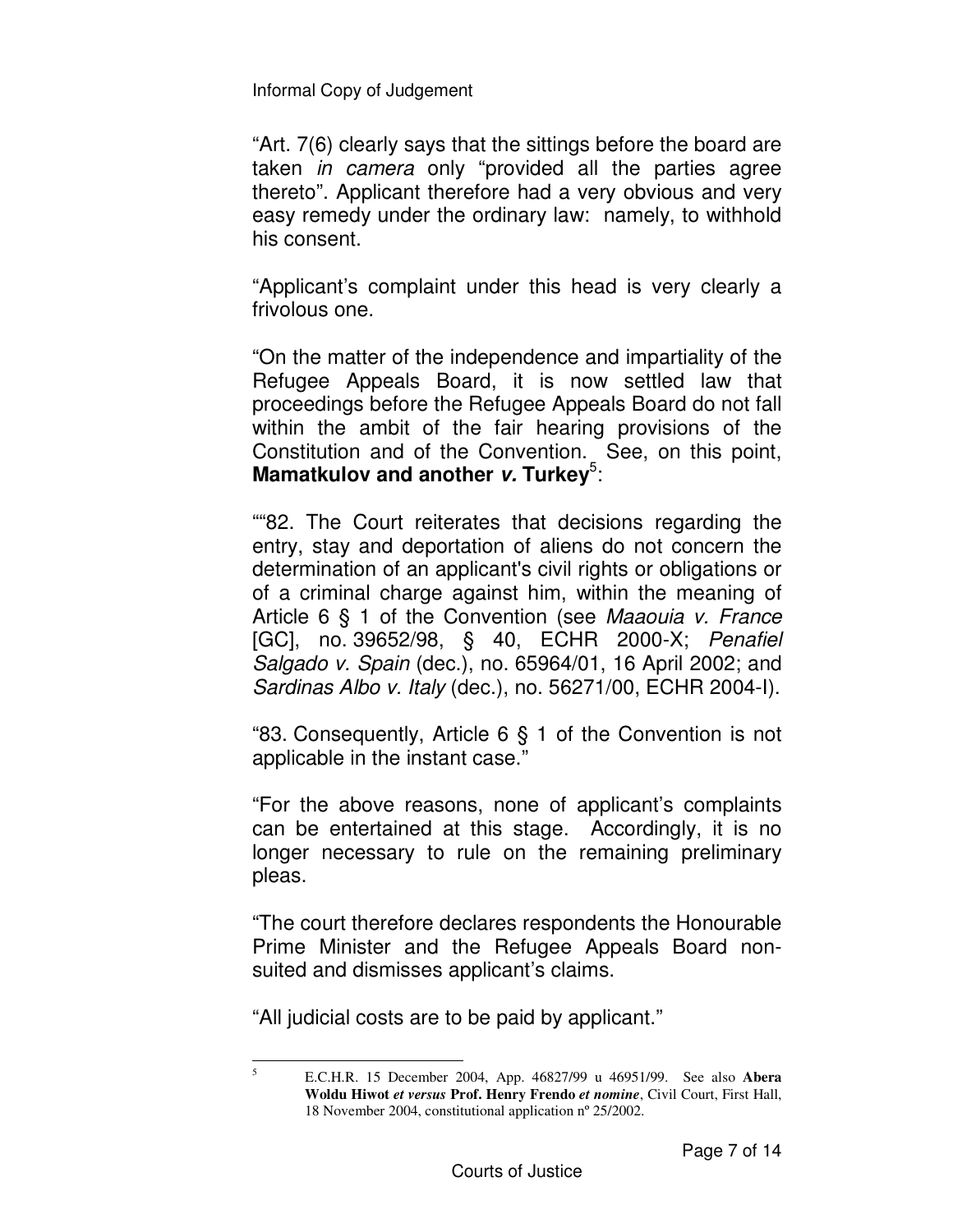**6.** By an appeal (drawn up in the Maltese language) filed before this Court – the Constitutional Court – on the 18 December 2007<sup>6</sup> appellant Dr Mohammed Mokbel Elbakry requested that this Court revoke the judgment of the 6 December 2007 and, after dismissing all the pleas of respondents, allow his claims, with all costs for respondents. Respondents, in their reply to the said application of appeal, claim that the decision of the First Hall of the Civil Court is correct and should be upheld.

**7.** Appellant's grievances are, essentially, two. Regarding the plea that, except for the Attorney General<sup>7</sup>, other respondents were not the proper defendants, appellant states that one cannot exclude the possibility that other persons may qualify as proper defendants in a case involving violation of fundamental human rights. It was for this reason that he sued the other defendants. The second grievance is that the first court erroneously allowed the plea that his application was a veiled appeal from the decision of the Refugee Appeals Board. Appellant underscores the fact that that the First Hall of the Civil Court, in its constitutional and "conventional" jurisdiction is obliged in terms of law to decide on alleged violations of fundamental human rights and cannot abdicate "the function entrusted to it by the Constitution and the law". It would be strange, according to appellant, if "the decision...whether the fundamental rights of an individual have been violated or not is taken by a tribunal which in its turn is not bound by those guarantees of independence and impartiality provided for in the law". Moreover appellant contends that the decision of the Refugee Appeals Board "also involves a decision on the fundamental human rights of the applicant, and it necessarily involves a decision on civil rights, and must be taken by an impartial and independent tribunal...". Moreover, the procedure before this Board is of a quasijudicial nature and this requires respect for the principles of natural justice.

 6 Fol. 1 of the record of appeal. 7

Appellant seems to have ignored the Deputy Prime Minister and Minister for Home Affairs and Justice.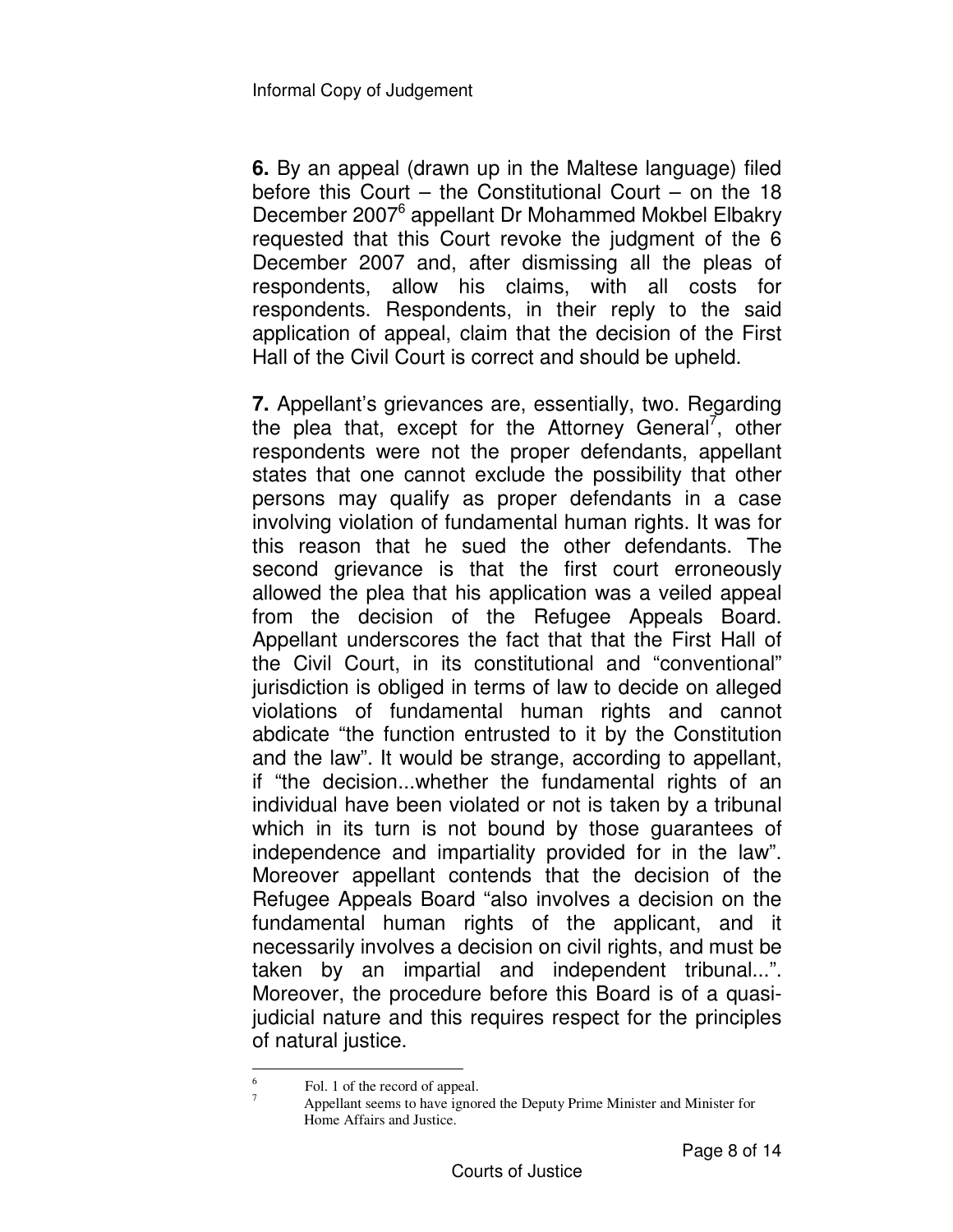**8.** The Court, having heard also counsel for the parties, is of the view that the appeal application is manifestly unfounded. It is patently obvious from even a cursory reading of the application of the 31 July 2006 that by this application Dr Elbakry was in reality seeking a reversal of the decision that he did not qualify for refugee status, that is for asylum, and this notwithstanding that the law clearly states that such a decision is not appealable on the merits (see article 7(9) of Cap. 420). This he did in a most curious and roundabout way, that is by alleging that the proceedings before the Refugee Appeals Board violated his right to a fair hearing and, even more strange, his right to freedom of expression. These are the parameters of the application that the First Hall of the Civil Court had before it, and these are the parameters within which this Court – the Constitutional Court – must now determine the appeal. Apart from the fact that, contrary to what is stated in the application of appeal, a decision pursuant to a request for refugee status is not "a decision on the fundamental human rights of the applicant" but merely a decision as to whether there exist the factual circumstances justifying the granting of asylum or some lesser form of protection, there is a string of judgments of the European Court of Human Rights (and of the European Commission of Human Rights before the Commission was merged into the Court) to the effect that proceedings relating to asylum, expulsion and nationality do not involve the determination of "civil rights and obligations" – an expression which, save for the use of a different conjunction which does not in any way alter the significance of the expression, is used both in Article 6(1) of the Convention and in Article 39(3) of the Constitution. Apart from the **Mamatkulov** judgment referred to in the judgment of the first court, one can also refer to the leading case in this respect – decided by a Grand Chamber of the ECHR, which is **Maaouia v. France**. In this judgment, delivered on the 5 October 2000, the ECHR observed as follows:

"35. The Court has not previously examined the issue of the applicability of Article 6 § 1 to procedures for the expulsion of aliens. The Commission has been called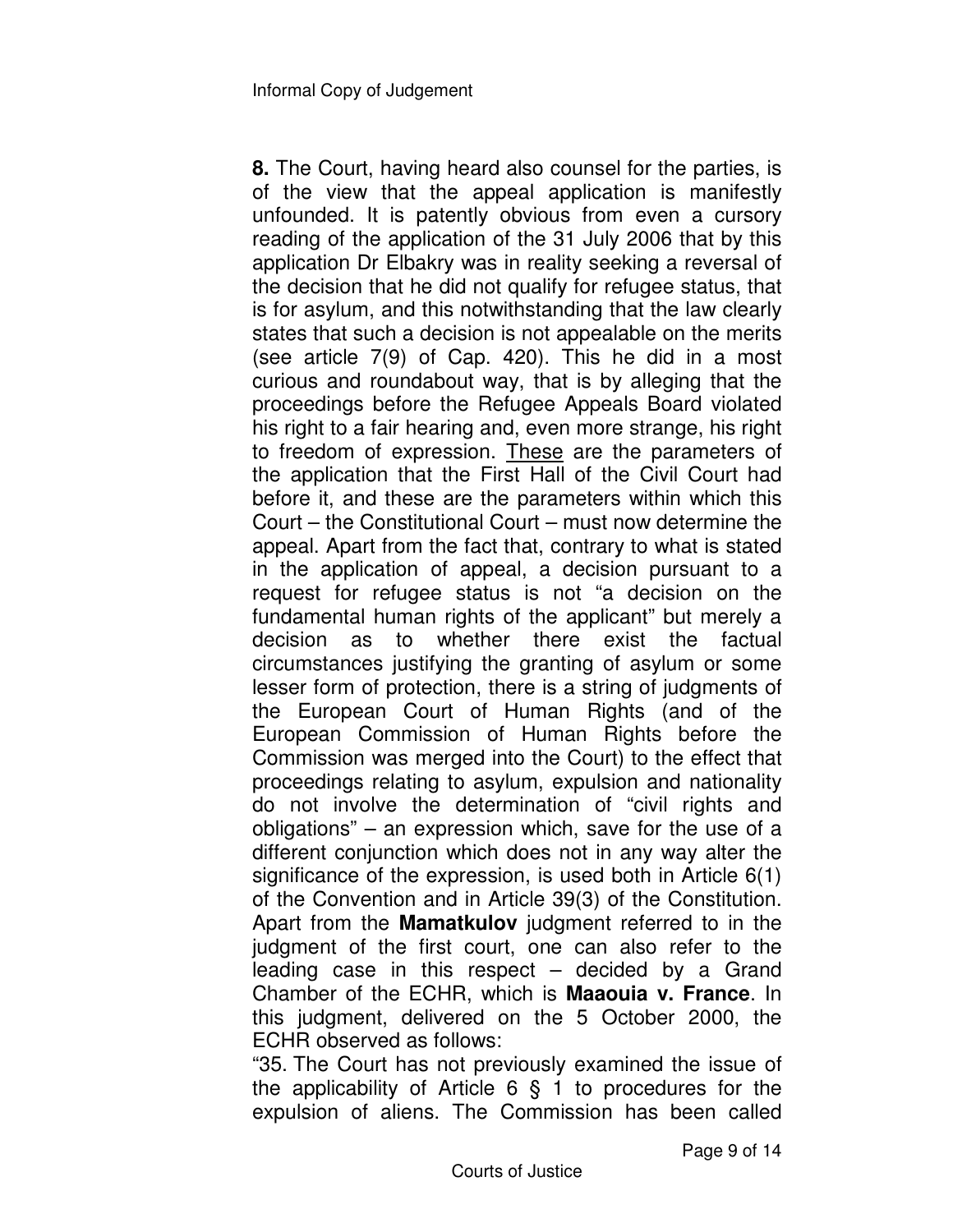upon to do so, however, and has consistently expressed the opinion that the decision whether or not to authorise an alien to stay in a country of which he is not a national does not entail any determination of his civil rights or obligations or of any criminal charge against him within the meaning of Article 6 § 1 of the Convention (see, for example, Uppal and Singh v. the United Kingdom, application no. 8244/78, Commission decision of 2 May 1979, Decisions and Reports (DR) 17, p. 149; Bozano v. France, application no. 9990/82, Commission decision of 15 May 1984, DR 39, p. 119; Urrutikoetxea v. France, application no. 31113/96, Commission decision of 5 December 1996, DR 87-B, p. 151; and Kareem v. Sweden, application no. 32025/96, Commission decision of 25 October 1996, DR 87-A, p. 173).

"36. The Court points out that the provisions of the Convention must be construed in the light of the entire Convention system, including the Protocols. In that connection, the Court notes that Article 1 of Protocol No. 7, an instrument that was adopted on 22 November 1984 and which France has ratified, contains procedural guarantees applicable to the expulsion of aliens. In addition, the Court observes that the preamble to that instrument refers to the need to take "further steps to ensure the collective enforcement of certain rights and freedoms by means of the Convention ...". Taken together, those provisions show that the States were aware that Article 6 § 1 did not apply to procedures for the expulsion of aliens and wished to take special measures in that sphere. That construction is supported by the explanatory report on Protocol No. 7 in the section dealing with Article 1, the relevant passages of which read as follows:

""6. In line with the general remark made in the introduction ..., it is stressed that an alien lawfully in the territory of a member state of the Council of Europe already benefits from certain guarantees when a measure of expulsion is taken against him, notably those which are afforded by Articles 3 (prohibition of inhuman or degrading treatment) and 8 (right to respect for private and family life), in connection with Article 13 (right to an effective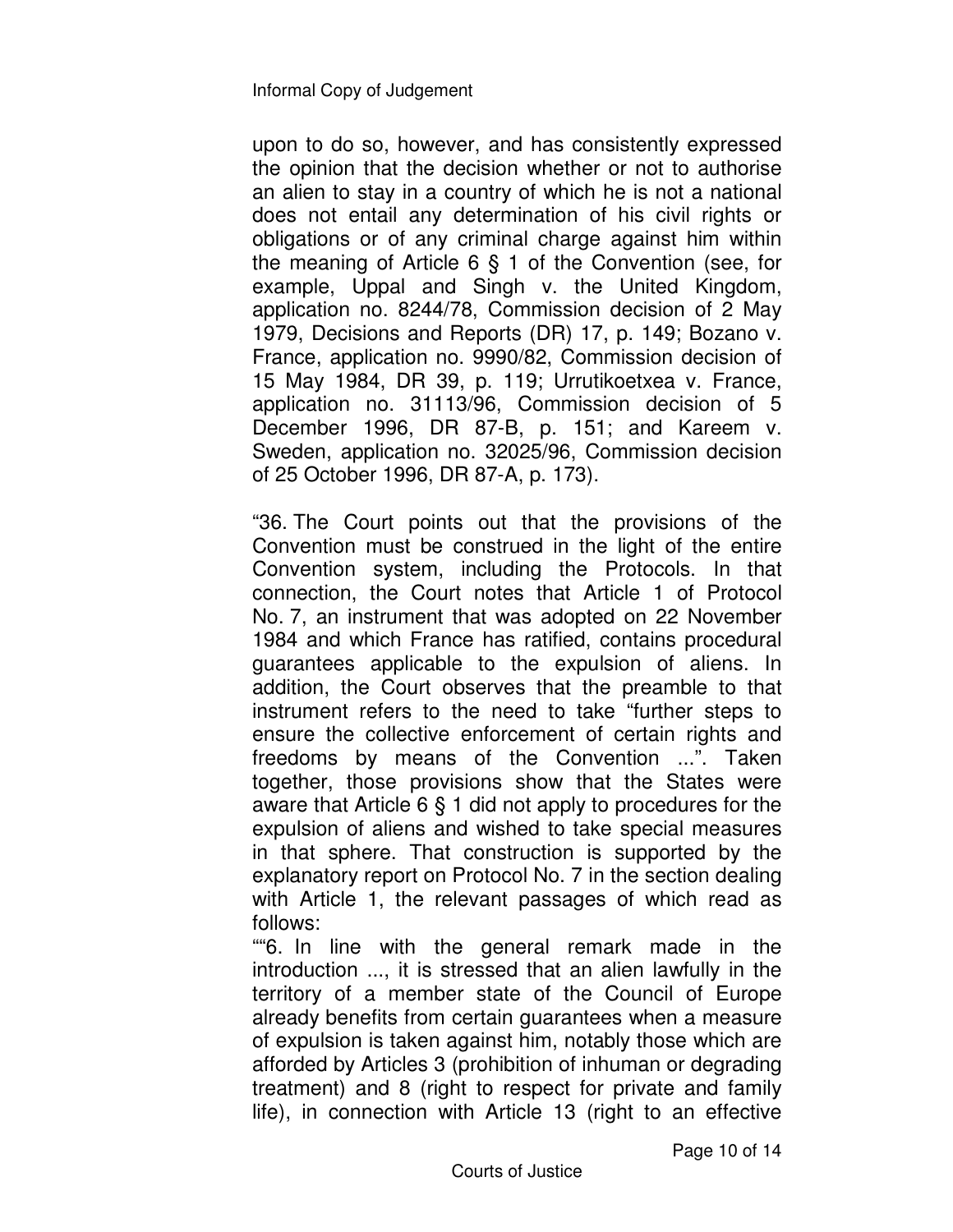remedy before a national authority) of the ... Convention ..., as interpreted by the European Commission and Court of Human Rights ...

"7. Account being taken of the rights which are thus recognised in favour of aliens, the present article has been added to the ... Convention ... in order to afford minimum guarantees to such persons in the event of expulsion from the territory of a Contracting Party. The addition of this article enables protection to be granted in those cases which are not covered by other international instruments and allows such protection to be brought within the purview of the system of control provided for in the ... Convention ...

... "16. The European Commission of Human Rights has held in the case of Application No. 7729/76 that a decision to deport a person does 'not involve a determination of his civil rights and obligations or of any criminal charge against him' within the meaning of Article 6 of the Convention. The present article does not affect this interpretation of Article 6."

"37. The Court therefore considers that by adopting Article 1 of Protocol No. 7 containing guarantees specifically concerning proceedings for the expulsion of aliens the States clearly intimated their intention not to include such proceedings within the scope of Article 6 § 1 of the Convention.

"38. In the light of the foregoing, the Court considers that the proceedings for the rescission of the exclusion order, which form the subject matter of the present case, do not concern the determination of a "civil right" for the purposes of Article 6 § 1. The fact that the exclusion order incidentally had major repercussions on the applicant's private and family life or on his prospects of employment cannot suffice to bring those proceedings within the scope of civil rights protected by Article 6 § 1 of the Convention (see, *mutatis mutandis*, the Neigel v. France judgment of 17 March 1997, *Reports* 1997-II, pp. 410-11, §§ 43-44, and the Maillard v. France judgment of 9 June 1998, *Reports* 1998-III, pp. 1303-04, §§ 39-41).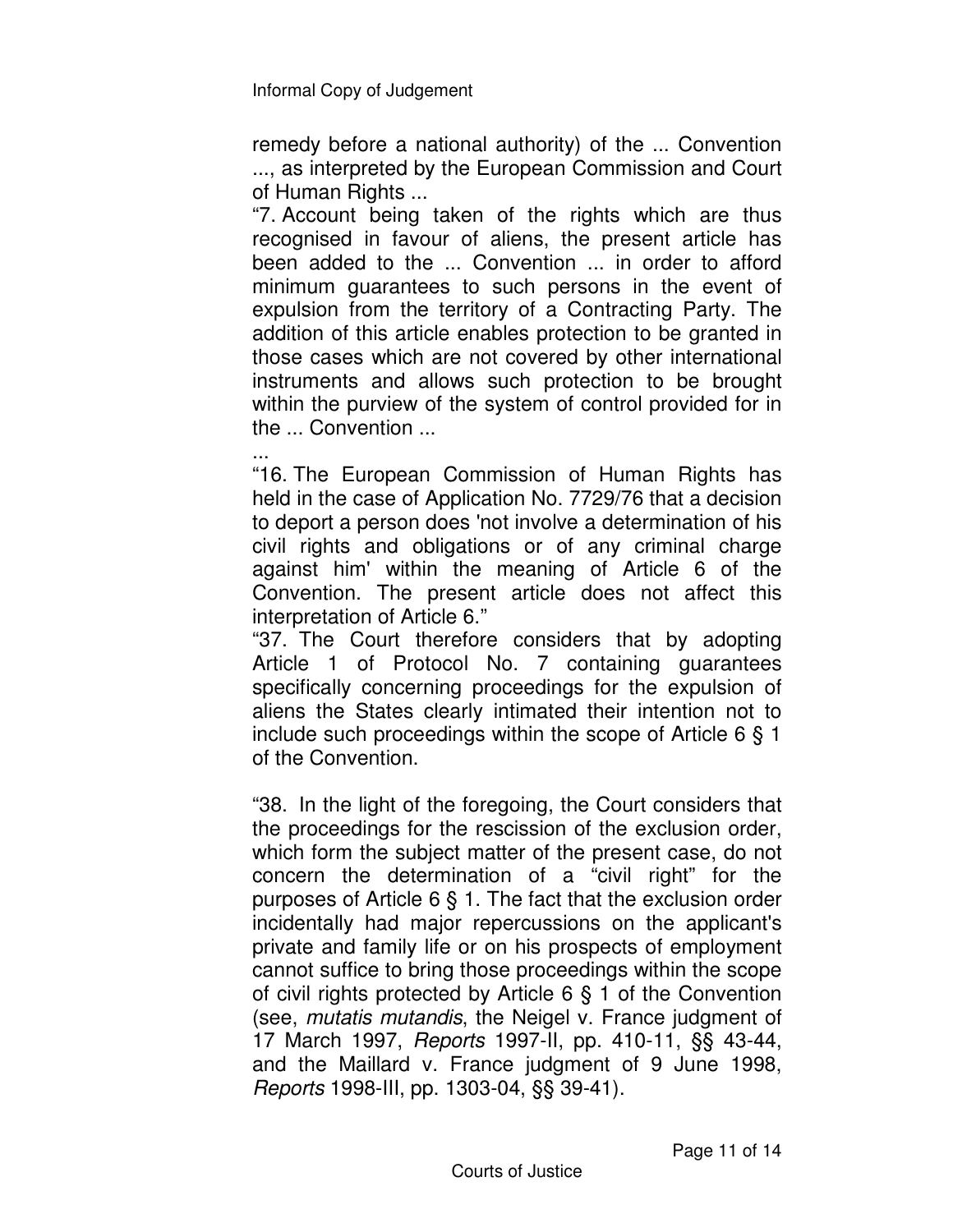"39. The Court further considers that orders excluding aliens from French territory do not concern the determination of a criminal charge either. In that connection, it notes that their characterisation within the domestic legal order is open to different interpretations. In any event, the domestic legal order's characterisation of a penalty cannot, by itself, be decisive for determining whether or not the penalty is criminal in nature. Other factors, notably the nature of the penalty concerned, have to be taken into account (see Tyler v. the United Kingdom, application no. 21283/93, Commission decision of 5 April 1994, DR 77, pp. 81-86). On that subject, the Court notes that, in general, exclusion orders are not classified as criminal within the member States of the Council of Europe. Such orders, which in most States may also be made by the administrative authorities, constitute a special preventive measure for the purposes of immigration control and do not concern the determination of a criminal charge against the applicant for the purposes of Article 6 § 1. The fact that they are imposed in the context of criminal proceedings cannot alter their essentially preventive nature. It follows that proceedings for rescission of such measures cannot be regarded as being in the criminal sphere either (see, *mutatis mutandis*, Renna v. France, application no. 32809/96, Commission's decision of 26 February 1997, unreported).

"40. The Court concludes that decisions regarding the entry, stay and deportation of aliens do not concern the determination of an applicant's civil rights or obligations or of a criminal charge against him, within the meaning of Article 6 § 1 of the Convention."

**9.** More specifically in connection with asylum proceedings, the same court, in **Katani v. Germany** (decided on the 31 May 2001) stated:

"4. Les requérants se plaignent finalement de ce qu'ils n'ont pas bénéficié d'un procès équitable, garanti par l'article 6 § 1 de la Convention dont la partie pertinente se lit ainsi: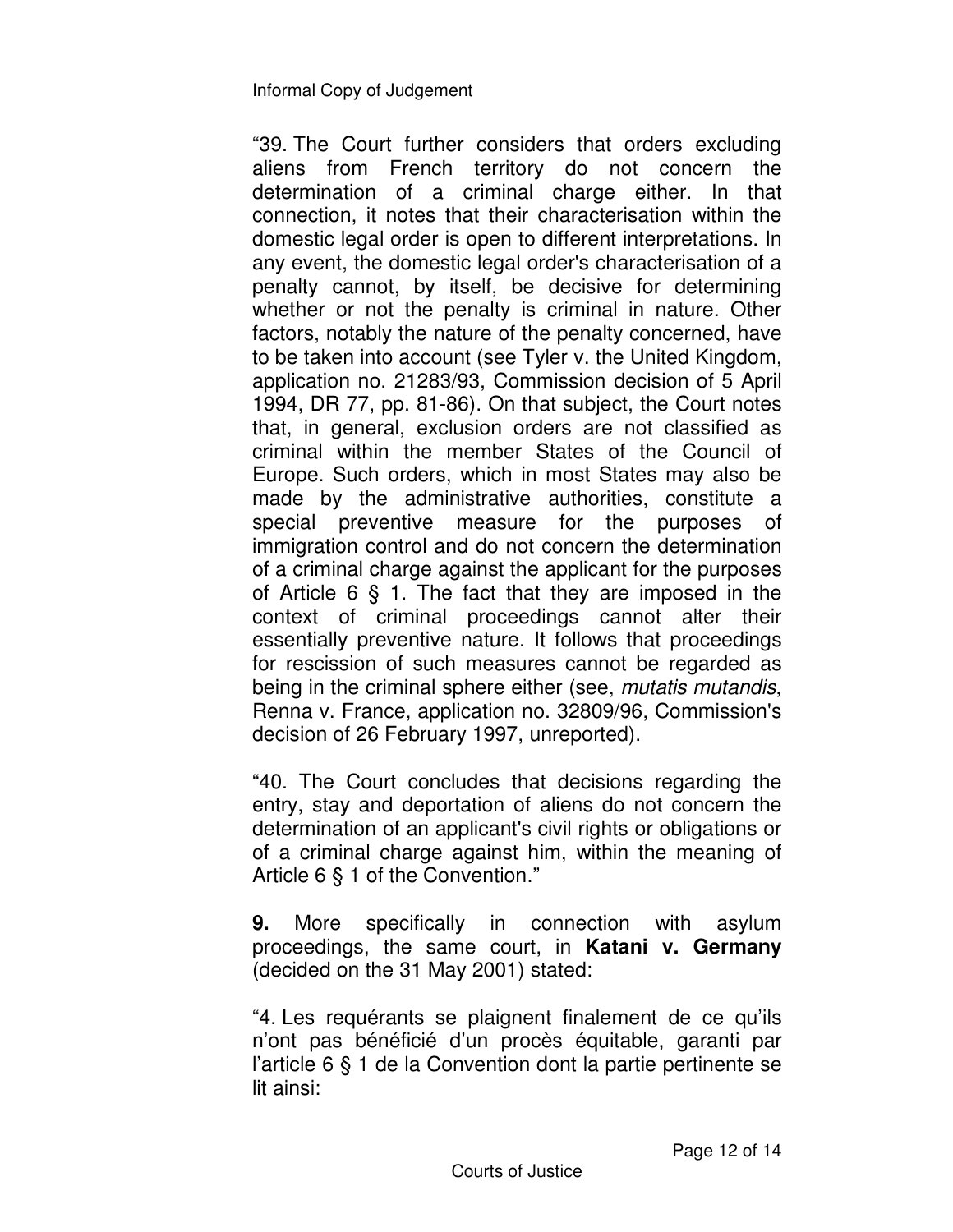« Toute personne a droit à ce que sa cause soit entendue équitablement (...) par un tribunal (...), qui décidera (...) des contestations sur ses droits et obligations de caractère civil (...) »

"D'après les requérants, les juridictions allemandes n'ont pas pris en considération toutes les sources d'informations disponsibles pour évaluer les risques auxquels s'exposent les requérants en cas d'expulsion vers la Géorgie. Elles ont notamment refusé de demander l'avis d'un expert indépendant quant à la situation des yézidies en Géorgie et de tenir dûment compte des rapports que les requérants avaient présentés. En outre, ils se plaignent que la Cour constittionnelle fédérale a décidé de ne pas retenir leurs recours constitutionnels entre autres pour insuffisance de motivation.

"La Cour rappelle que les garanties de l'article 6 de la Convention ne sont pas applicables aux procédures en matière d'asile politique (voir récemment l'arrêt *Maaouia c. France* [GC], n° 39652, §§ 33-40, CEDH 2000-..., confirmant ainsi la jurisprudence constante de la Commission en la matière).

"Il s'ensuit que ce grief de la requête est incompatible *ratione materiae* avec les dispositions de la Convention, au sens de l'article 35 § 3, et doit être rejetée en application de l'article 35 § 4."

**10.** Reference is also made to the decision of the First Hall of the Civil Court of the 13 July 2007 in the case **Hekmat Mohammed Moatti El Fraie v. L-Onor. Prim Ministru et**, and to the judgments of the ECHR therein referred to. Asylum proceedings under our law are and remain essentially administrative proceedings, and the right granted in sub-article (9) of Article 7 of Chapter 420 to apply for constitutional redress does not mean that those proceedings, whether before the Commissioner or the Board, are proceedings leading to a determination of a civil right or obligation within the meaning of Article 6(1) of the Convention and Article 39(3) of the Constitution.

**11.** This Court is of the opinion that the first court, on the basis of this constant case-law, should have dismissed the application as merely frivolous in terms of Article 46(5)

Page 13 of 14